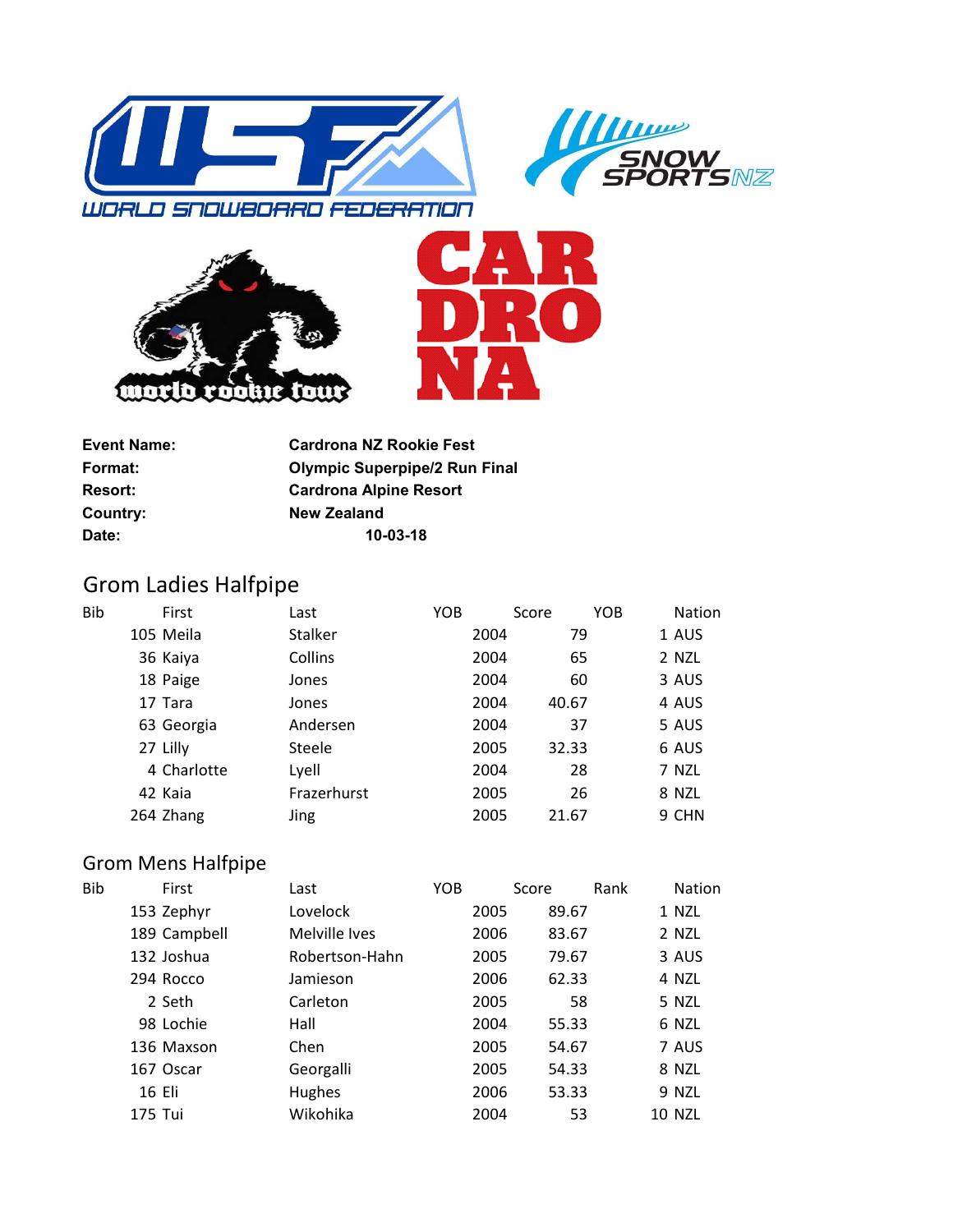|         | 7 Txema    | Mazet-Brown | 2006     | 51.33      | <b>11 NZL</b> |
|---------|------------|-------------|----------|------------|---------------|
|         | 295 Anru   | Wakushima   | 2004     | 47.67      | <b>12 NZL</b> |
|         | 200 Kyran  | Hannah      | 2004     | 41.33      | 13 NZL        |
|         | 6 Leeto    | Hughes      | 2006     | 40.67      | <b>14 NZL</b> |
|         | 165 Lewis  | Gardner     | 2005     | 38.33      | 15 NZL        |
| 265 Liu |            | ZhengTong   | 2004     | 37.67      | <b>16 CHN</b> |
|         | 135 Vinson | Chen        | 2005     | 34.33      | 17 AUS        |
|         | 22 Rennie  | Falconer    | 2006     | 31.67      | <b>18 AUS</b> |
| 268 Cai |            | Feihong     | 2005     | 24.33      | <b>19 CHN</b> |
|         | 30 Charlie | Abela       | 2006     | 18         | <b>20 AUS</b> |
| 262 Wu  |            | Can         | 2004     | 15.67      | 21 CHN        |
| 270 Li  |            | Yonghui     | 2006     | 12.67      | 22 CHN        |
|         | 46 Jackson | Vallance    | 2004 DNS | <b>DNS</b> | <b>NZL</b>    |

## Rookie Ladies Halfpipe

| Bib |         | First         | Last          | <b>YOB</b> |          | Score | Rank       | <b>Nation</b> |
|-----|---------|---------------|---------------|------------|----------|-------|------------|---------------|
|     |         | 296 Cool      | Wakushima     |            | 2002     | 92.33 |            | 1 NZL         |
|     |         | 24 Lily       | Jekel         |            | 2003     | 75    |            | 2 AUS         |
|     |         | 11 Caycee     | Stratten      |            | 2002     | 68.33 |            | 3 AUS         |
|     |         | 150 Alexandra | Chen          |            | 2002     | 62.67 |            | 4 AUS         |
|     |         | 88 Stephanie  | Peterson      |            | 2003     | 61.67 |            | 5 AUS         |
|     |         | 148 Jamie     | <b>Mawkes</b> |            | 2001     | 61.33 |            | 6 AUS         |
|     |         | 20 Bella      | Muaro         |            | 2003     | 41    |            | 7 NZL         |
|     |         | 21 Ruby       | Rogers        |            | 2001     | 37    |            | 8 NZL         |
|     |         | 103 Jenna     | Jones         |            | 2003     | 36.33 |            | 9 NZL         |
|     |         | 57 Claudia    | Andersen      |            | 2002     | 36.33 |            | <b>10 NZL</b> |
|     |         | 8 Lucinda     | Joyce         |            | 2002     | 17.33 |            | 11 AUS        |
|     |         | 267 Yang      | Le            |            | 2003     | 16.67 |            | 12 CHN        |
|     | 269 Liu |               | Chenchen      |            | 2002     | 11.67 |            | 13 CHN        |
|     |         | 94 Zoe        | <b>Booth</b>  |            | 2002 DNS |       | <b>DNS</b> | <b>NZL</b>    |

## Rookie Mens Halfpipe

| Bib | First        | Last          | YOB |      | Score | Rank | Nation        |
|-----|--------------|---------------|-----|------|-------|------|---------------|
|     | 33 Fletcher  | Craig         |     | 2001 | 92    |      | 1 NZL         |
|     | 120 Mitchell | Davern        |     | 2002 | 85.67 |      | 2 NZL         |
|     | 125 Daniel   | <b>Bohinc</b> |     | 2001 | 77    |      | 3 NZL         |
|     | 25 Zak       | <b>Baikie</b> |     | 2003 | 74.67 |      | 4 NZL         |
|     | 34 Ocean     | Roberts       |     | 2001 | 72.33 |      | 5 AUS         |
|     | 50 Sunny     | Steele        |     | 2003 | 69    |      | 6 AUS         |
|     | 195 Noah     | Wotton        |     | 2001 | 67.33 |      | 7 NZL         |
|     | 146 Samuel   | Finnemore     |     | 2002 | 64    |      | 8 NZL         |
|     | 160 Lachlan  | Mason         |     | 2001 | 56    |      | 9 AUS         |
|     | 40 Tim       | Maas          |     | 2002 | 49.67 |      | <b>10 NZL</b> |
|     | 32 Max       | Watkins       |     | 2003 | 44.33 |      | <b>11 AUS</b> |
|     | 85 Jordan    | Rudgley       |     | 2002 | 40    |      | 12 NZL        |